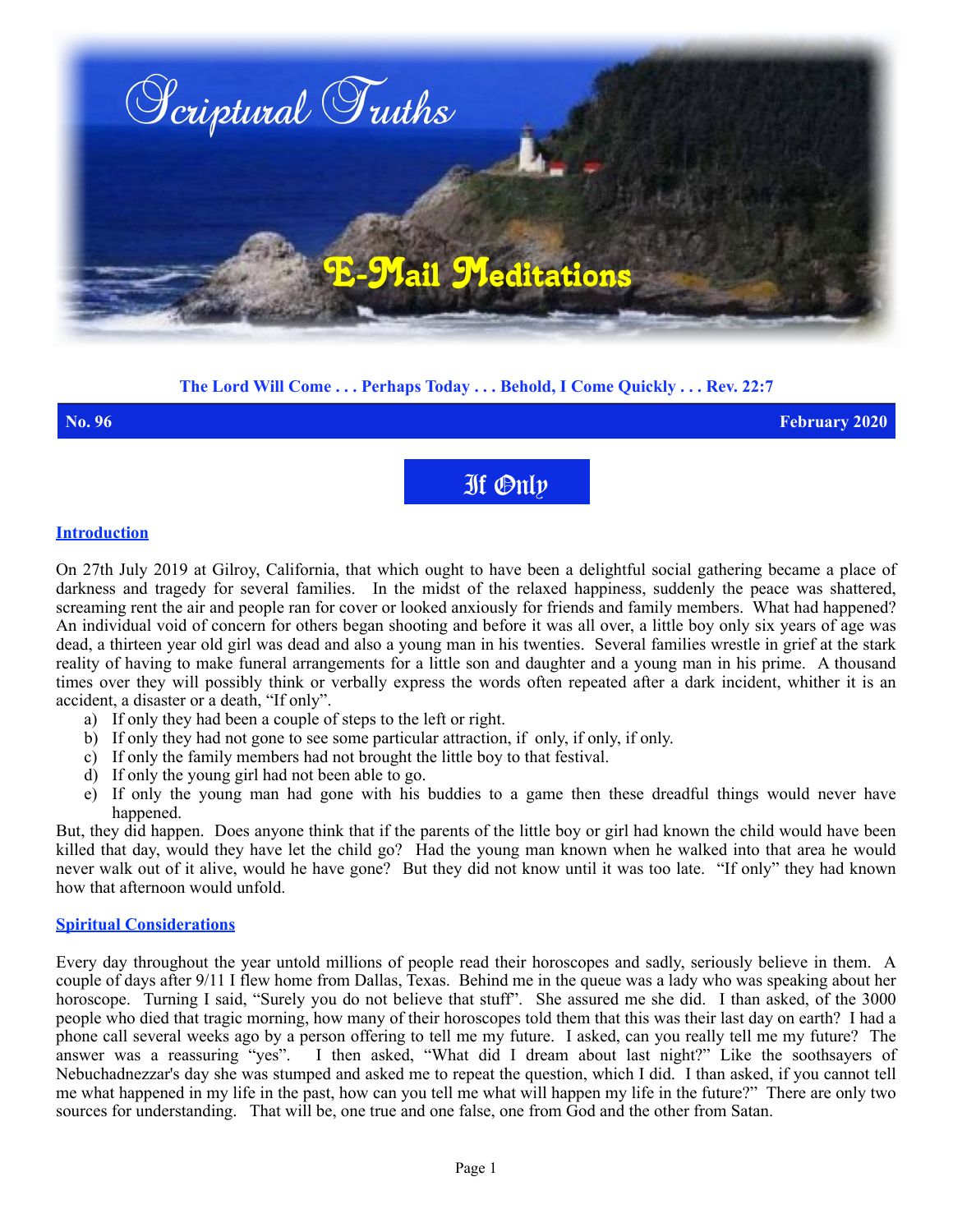## **If only they had heard the warning**

- 1) When consideration of this is given spiritually, it is a known fact that there are untold thousands of individuals who like us once walked on this earth and have long since died. At the moment of death they entered the door to eternity, just as leaving one room and going into another. However, the room they left (this earth) was temporary and the one they entered is eternal. Furthermore, not only is there no coming back to this earth to make changes in their decision making, neither is there any exchanging where they are for another place. At the moment of death every individual either enters eternal bliss or eternal doom. They go from theory and the reality of Heaven or Hell forever. The Lord told the story of the rich man who was told none can go from one sphere to another. In Hell there is no golf course, no drinking at the bar with one's associates, and they are not looking up knowing there is never going to be the faintest glimmer of hope of release.
- 2) Perhaps even more tragic is the fact that while many are in Hell knowing they would be there, it was their choice in rejecting God's way of salvation, and they will possibly say:
	- a) "If only I had one more chance to accept the Saviour"
	- b) Many are in Hell and they never heard the gospel and they would say, "If only I had heard the message of God's free salvation?" The Lord spoke of this when He said, "Verily I say unto you, It shall be more tolerable for the land of Sodom and Gomorrah in the day of judgment, than for that city" (Matt. 10:15); And whosoever shall not receive you, nor hear you, when ye depart thence, shake off the dust under your feet for a testimony against them. Verily I say unto you, It shall be more tolerable for Sodom and Gomorrah in the day of judgment, than for that city" (Mk. 6:11). From them we can almost hear their cries, "If only I had heard of this place of torment", but for many, nobody told them.

## **If only they had listened**

- 1) There will be those in Hell who heard the gospel, knew its sublime truths but never listened, much like a child when a parent calls. They heard but failed to listen and deeply consider the Lord's words:
	- a) Concerning them:
		- i) Of already being condemned. "He that believeth on him is not condemned: but he that believeth not is condemned already, because he hath not believed in the name of the only begotten Son of God" (Jn. 3:18).
	- b) Concerning the urgency and limitations of God's callings:
		- i) The urgency of accepting Christ as the only Saviour. "(For he saith, I have heard thee in a time accepted, and in the day of salvation have I succoured thee: behold, now is the accepted time; behold, now is the day of salvation") (2 Cor. 6:2).
		- ii) "Again, he limiteth a certain day, saying in David, To day, after so long a time; as it is said, To day if ye will hear his voice, harden not your hearts" (Heb. 4:7).
	- c) Concerning the open invitation:
		- i) "Come unto me, all ye that labour and are heavy laden, and I will give you rest" (Matt. 11:28); "Come now, and let us reason together, saith the LORD: though your sins be as scarlet, they shall be as white as snow; though they be red like crimson, they shall be as wool" (Isa. 1:18).
	- d) Concerning the limitation on time:
		- i) The possibility of an unexpected death: "But God said unto him, Thou fool, this night thy soul shall be required of thee: then whose shall those things be, which thou hast provided?" (Lk. 12:20).

## **If only they had accepted the invitation**

1) "How often would I have gathered thy children . . . and ye would not!" (Matt 23:37).

Oh, what will you do with Jesus? The call comes loud and sweet; As tenderly He bids you Your burdens lay at His feet; Oh, soul so sad and weary, That sweet voice speaks to thee;

## Refrain:

*Then what you will do with Jesus? Oh, what shall the answer be? Oh, what will you do with Jesus? Oh what shall your answer be?*